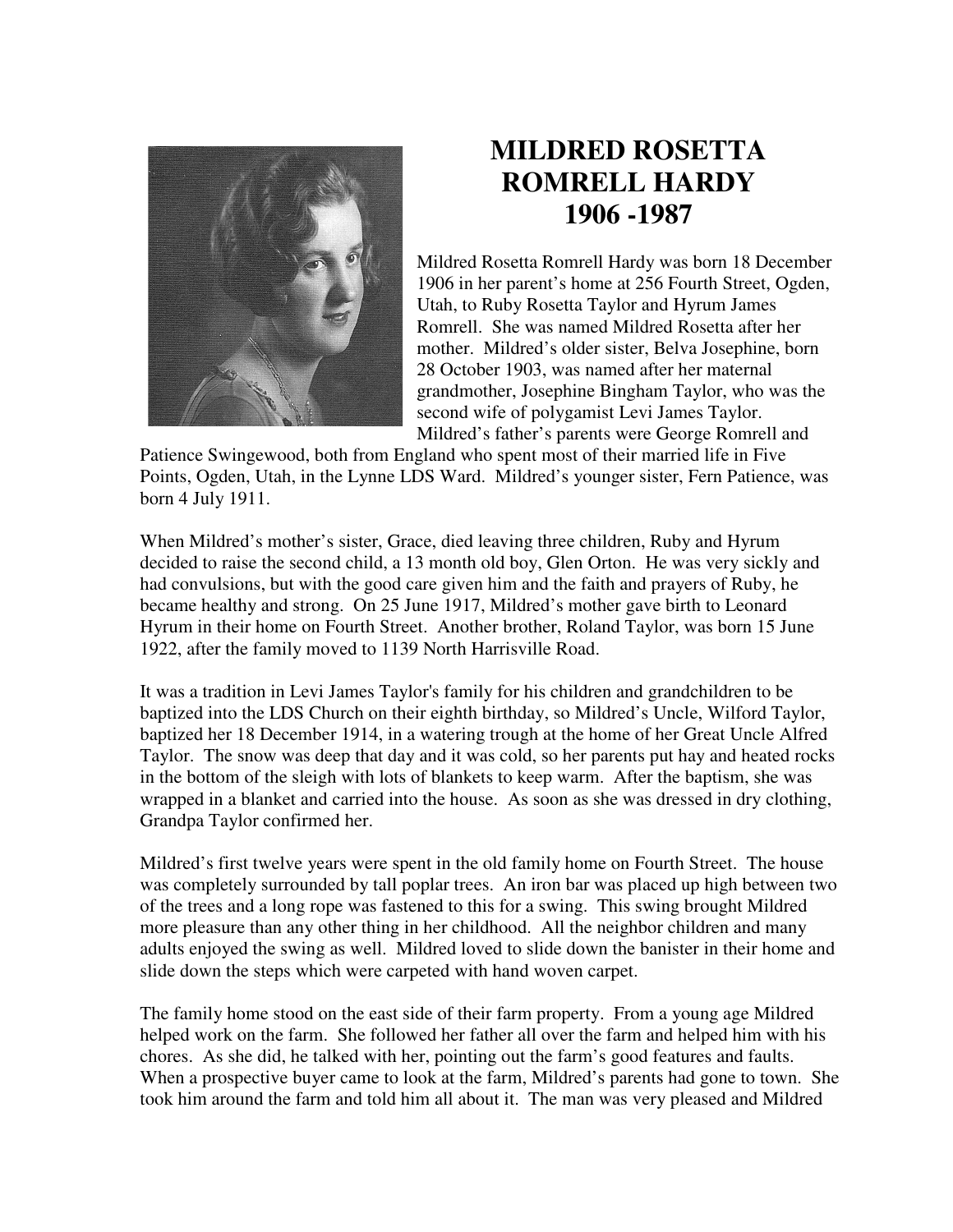felt she had told him the truth about the property. When he came back later, her father asked the man if he wanted to walk over the property. He said, "No." He thought Mildred had done a good job of showing it. The farm land to the west of the family home was sold to the city for a park called Pioneer Park. A pioneer pageant, "All Faces West," was held on the hillside for many years. Later, on 5 April 1979, Mildred and her sisters were instrumental in having the park renamed "Romrell Pioneer Park."

Mildred was pleased when her parents bought the house in Harrisville at 1193 North Harrisville Road. It was only four or five years old, had running water in the house, and a modern tub and toilet. It was probably the newest and nicest home in town at the time. It had been built by Alex Taylor for his wife who was an invalid. The home had a dumb waiter which operated by pulling it up or down from the kitchen to the basement with ropes. The dumb waiter had three shelves where they put fruit jars after canning and other things to transport to the basement for storage. Mildred remembered that it was fun to crawl on a shelf and have a ride.

There was a wonderful group of young people for Mildred to associate with in Harrisville: Helen Shurtleff, her sister Margie, Thelma Brown, Eileen Agren, Chester and Mae Guthrie, Glen Barnett, and Clifford and Gailord Taylor. Mildred participated in the first road show ever performed in Harrisville. However, when Mildred was about 13 or 14 years old, her mother was not well and Mildred stayed home from MIA and other activities to help her mother. In doing so, she felt she became shyer and quieter than she was before.

In addition to other chores on the farm, Mildred took the cows out to pasture and brought them back in the evening during the summer. Down the lane (Chugg's Lane) east of the railroad tracks there was a place that had quicksand. It always frightened her to have to cross that area. It was worse with a load of hay, because the horses had to be kept moving through it in order to keep themselves and the wagon from sinking.

When she was 14 years old, Mildred went to work at the Five Points Canning Factory. One summer she worked at a little grocery store in Harrisville near the brick yard (Garfield's Store), which included selling gasoline. She had to pump the gas up into a glass tank on top of the pump for each sale, and then the gas ran into the car tank by gravity. Another summer she worked at the Shupe Williams Candy Company.

Mildred attended Weber Junior College for two years and graduated from the Normal Course in 1927 with an Associate of Arts degree. After graduation, she taught 35 pupils in first grade at Wilson Lane School. She also taught art to the fourth and fifth grades. That year her mother passed away and this resulted in many readjustments in her family. The youngest, Roland, was only five years old. The following year Mildred taught first and second grades at Slaterville and also taught art, reading, and writing in the third and fourth grades.

In December 1924, Mildred met Harvey B. Hardy. Dating was difficult because of his work and college schedule. They kept their courtship going and talked on the telephone often during the next five years. The first week of June 1929, Harvey graduated from college. He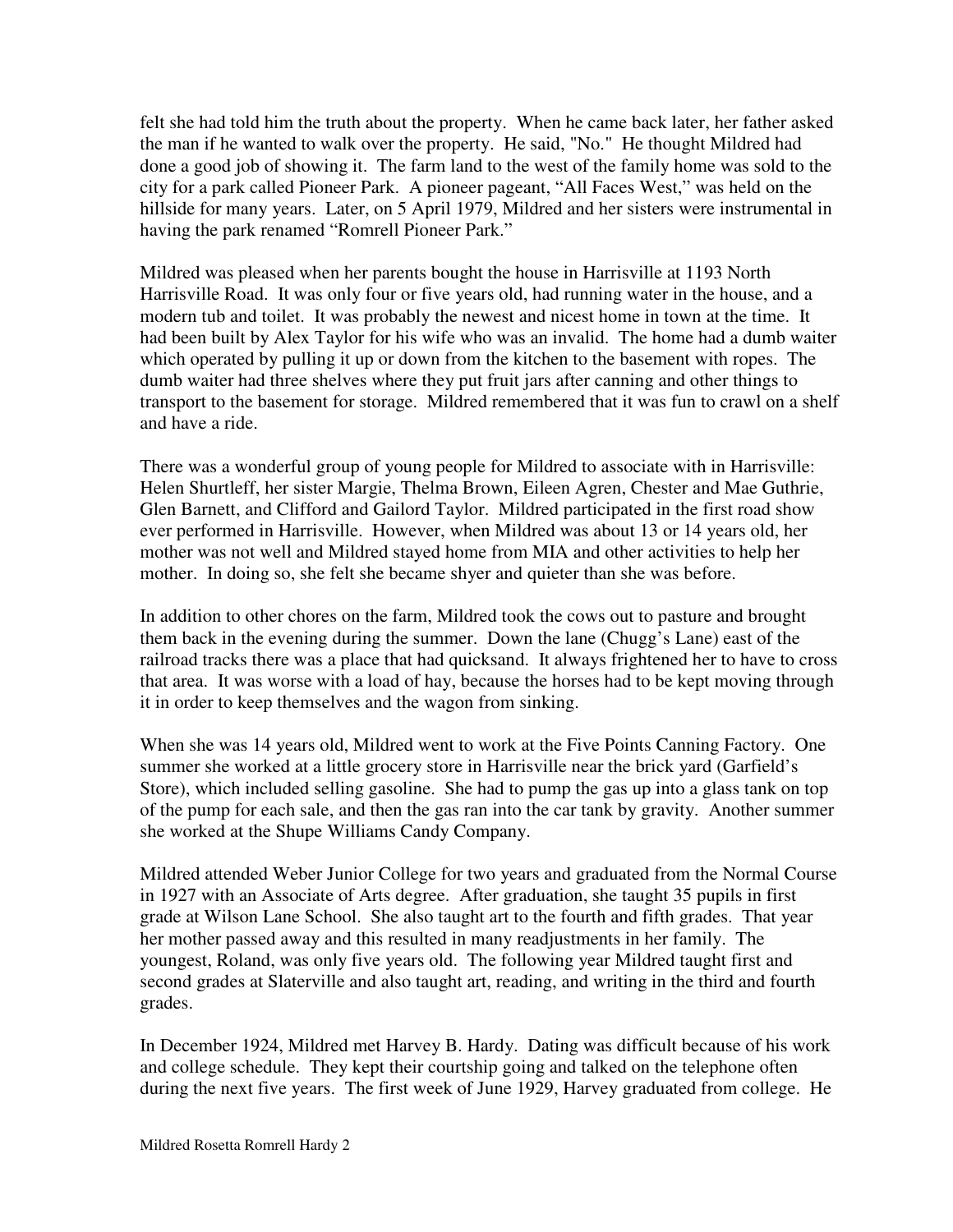quit his jobs at the Forest Service and the railroad, bought a Model T Ford, and he and Mildred were married. They went to the northwest to sell woolen goods. They were at Lake Chelan, Washington, 12 July 1930, when their first baby girl, Marion, was born premature and only lived for about half an hour. Later they returned to Ogden.

On 30 March 1933, Mildred and Harvey had a son, Keith, born to them in the home of Mildred's parents, where she was staying. He weighed four pounds and four ounces. Sister Annie Maxfield assisted with the birth and she held the baby in the oven all night to keep him warm. In the morning he was taken to the hospital in an ambulance and put in an incubator for three weeks. Their daughter Maxine was born 26 October 1936.

Mildred was active in the LDS Church and served as Relief Society President, the first Stake Chairman of the LDS Girls, and many other church callings including stake missionary. She and Harvey served two foreign senior missions: two years in Birmingham, England, and twenty months in Calgary, Canada. At stake conference in 1977, Mildred had a memorable experience when, seven of their 13 descendents were participating in one way or another in the conference, and the other six were in the audience.

Mildred's husband, Harvey B. Hardy, was the sixth bishop of the Harrisville Ward, served 14 years on the stake high council, and was president of the stake mission, and served two senior missions with Mildred. In addition, he was an ordinance worker in the Ogden Temple for 10 years. He passed away at age 81 on 5 December 1986, from lung, liver, and pancreatic cancer that originated from a melanoma on his hand. He is buried in the Ogden City Cemetery.

Six months later after the death of her husband, Mildred was diagnosed with stomach cancer. She passed away 18 November 1987, 11 ½ months after Harvey died and one month before her 81st birthday. She is buried along side her husband in the Ogden City cemetery.

## **SOURCE:**

Hardy family records.

Hardy, Mildred Rosetta Romrell. *Autobiography of Mildred Rosetta Romrell.* Unpublished manuscript.